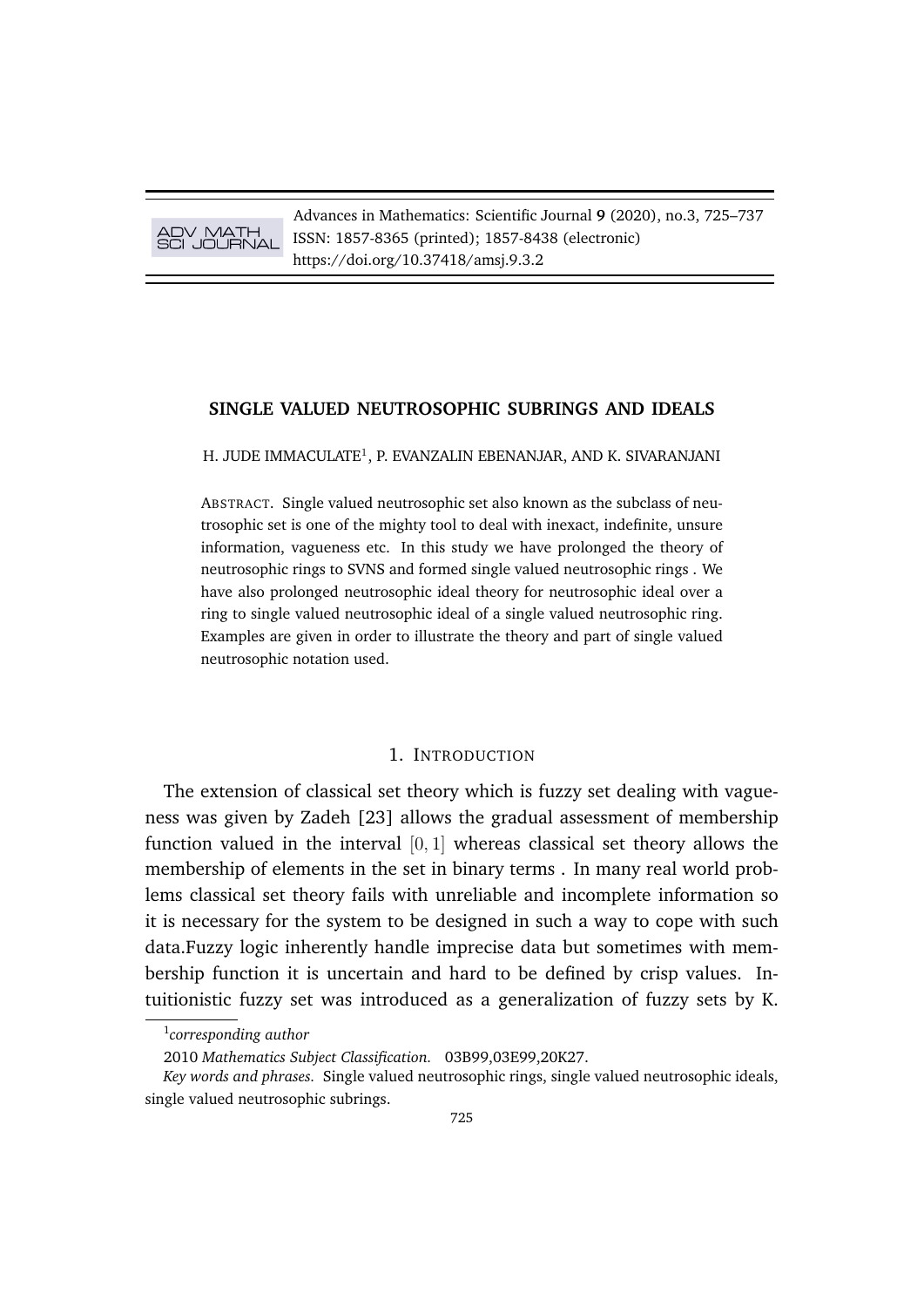### 726 H. JUDE IMMACULATE, P. EVANZALIN EBENANJAR, AND K. SIVARANJANI

Atanassov(1983) [7] extends both the concepts by assessment of the elements by two functions namely membership and non membership function valued in the interval [0, 1]. Neutrosophic etymologically from neutrosophy commonly known as knowledge of neutral thought represents the distinguish of neutrosophic from fuzzy , intuitionistic fuzzy set was introduced by Samarandache in 1995. It is compressed with the basic indeterminacy membership, truth membership and falsity membership which plays a vital role in most situation.In many real life problems in order to pave solution the system are designed with neutrosophic logic. The subclass of neutrosophic set also known as an extension of intuitionistic fuzzy set, single valued neutrosophic set was given by Wang [19] which gives additional possibility to represent indefinite, unsure and vagueness.

Some known algebraic structure in the literature include neutrosophic groups, semigroups, rings , fields, neutrosophic modules etc. Rosenfield [16] formulated the concept of fuzzy subgroup of a group in 1971 which was redefined by Anthony and Sherwood [3] in 1979. Chakroborthy and Khare [8] gave fuzzy homomorphism between groups and studied its effect on fuzzy subgroup. The concept of fuzzy subring and ideal was introduced by Wang Jin Liu(1982) [19] who fuzzified certain standard results based on rings and ideal . Mukherjee and Sen [13] discussed fuzzy prime ideals. Jun Kim and Yon [9, 21] applied the concept of intuitionistic fuzzy sets to ideals of a near ring. Intuitionistic fuzzy subrings of intutionistic fuzzy ideals of a ring is defined in [4, 6]. Intuitionistic fuzzy ring and its homomorphism has been investigated by Yan [10]. After the introduction of neutrosophic sets by Smarandache [18] several authors [1, 2, 14, 22] have applied the notion of neutrosophic sets to group theory. Pabitrakumar Maji [15] had combined the neutrosophic set with soft sets and introduced a new mathematical model neutrosophic soft set. I.Arockiarani et.al.defined the notion of fuzzy neutrosophic sets [4]. I.Arockiarani and I.R. Sumathi introduced fuzzy neutrosophic groups [6]. J.MartinaJency,I.Arockiarani introduced fuzzy neutrosophic subgroupiods [11]. In this paper we introduce the concept of single valued neutrosophic subrings we also extend neutrosophic ideal theory to form neutrosophic ideal over a ring and single valued neutrosophic ideal of a single valued neutrosophic ring.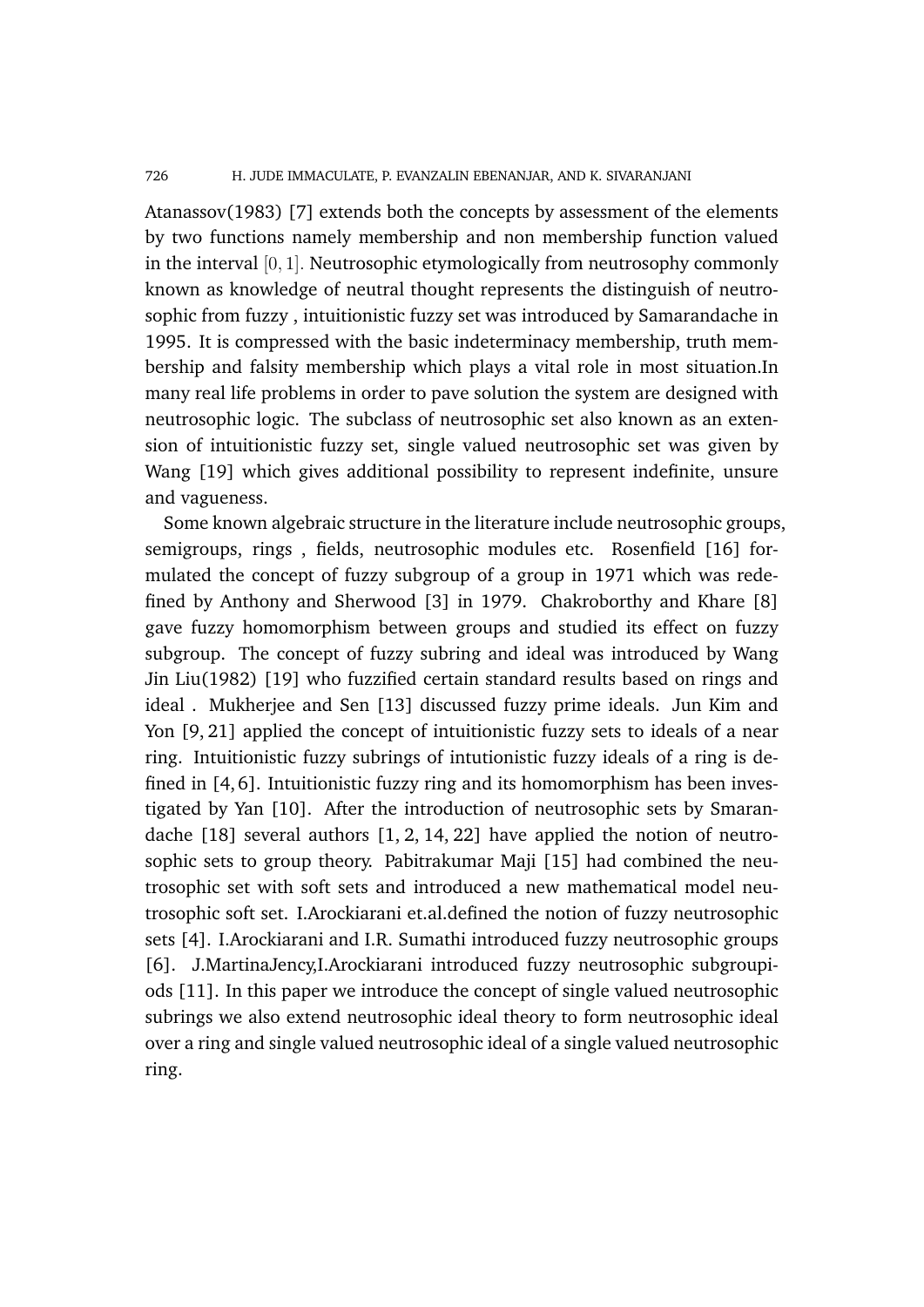### 2. PRELIMINARIES

**Definition 2.1.** *[20] Let X be a space of points(objects),with a generic element in X denoted by x. A single valued neutrosophic set (SVNS)A in X is characterized by truth-membership function*  $T_A$ , indeterminacy-membership function  $I_A$  and falsity *-membership function*  $F_A$ *. For each point x in X*  $T_A(x)$ *,*  $I_A(x)$ *,*  $F_A(x) \in [0,1]$ *. When X is continuous , a SVNS A can be written as:*

$$
A = \int\limits_X \langle T(x), I(x), F(x) \rangle / x, x \in X.
$$

*When X is discrete, a SVNS A can be written as:*

$$
A = \sum_{i=1}^{n} \langle T(xi), I(xi), F(xi) \rangle / xi, xi \in X.
$$

**Definition 2.2.** *[5] A Fuzzy neutrosophic set A on the universe of discourse X is defined as*  $A = \langle x, T_A(x), I_A(x), F_A(x) \rangle, x \in X$  *where*  $T, I, F : X \to [0, 1]$  *and*  $0 \leq T_A(x) + I_A(x) + F_A(x) \leq 3$ .

**Definition 2.3.** *[5] Let X be a non-empty set, and*  $A = \langle x, T_A(x), I_A(x), F_A(x) \rangle, x \in$  $X, B = \langle x, T_B(x), I_B(x), F_B(x) \rangle, x \in X$ .

- (1)  $A \subseteq B$  *for all x if*  $T_A(x) \le T_B(x)$ ,  $I_A(x) \le I_B(x)$ ,  $F_A(x) \ge F_B(x)$ .
- (2)  $A \cup B = \langle x, max(T_A(x), T_B(x)), max(I_A(x), I_B(x)), min(F_A(x), F_B(x)) \rangle.$
- (3)  $A \cap B = \langle x, min(T_A(x), T_B(x)), min(I_A(x), I_B(x)), max(F_A(x), F_B(x))\rangle.$
- (4)  $A \setminus B(x) = \langle x, min(T_A(x), F_B(x)), min(I_A(x), 1-I_B(x)), max(F_A(x), T_B(x))\rangle.$

**Definition 2.4.** *[5] A fuzzy neutrosophic set A over the universe X is said to be a null or empty fuzzy neutrosophic set if*  $T_A(x) = 0, I_A(x) = 0, F_A(x) = 1$  *for all*  $x \in X$ *. It is denoted by*  $0_N$ *.* 

**Definition 2.5.** *[5] A fuzzy neutrosophic set A over the universe X is said to be absolute(universe)fuzzy neutrosophic set if*  $T_A(x) = 1, I_A(x) = 1, F_A(x) = 0$  *for all*  $x \in X$ *. It is denoted by*  $1_N$ *.* 

**Definition 2.6.** *[5] The complement of a fuzzy neutrosophic set A is denoted by*  $A^c$  and is defined as  $A^c = \langle x, T_{A^c}(x), I_{A^c}(x), F_{A^c}(x) \rangle$  where  $T_{A^c}(x) = F_A(x)$ ,  $I_{A^c}(x) = 1 - I_A(x), F_{A^c}(x) = T_A(x)$ . The complement of a fuzzy neutrosophic set *A* can also be defined as  $A^c = 1_N - A$ .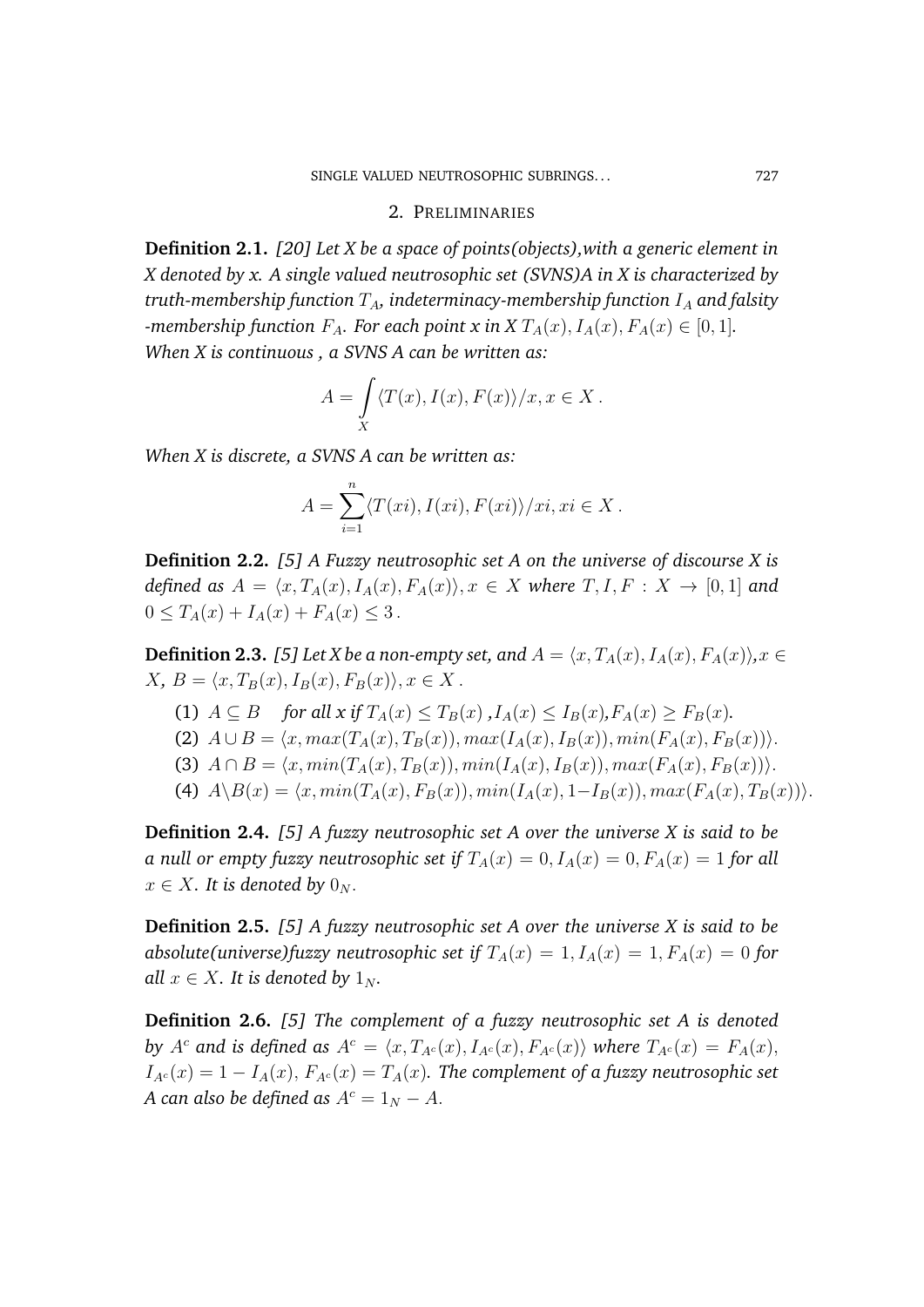**Definition 2.7.** *[6] Let* (X, .) *be a group and let A be a fuzzy neutrosophic set in X. Then A is called a fuzzy neutrosophic group(in short, FNG)in X if it satisfies the following condition:*

(i) 
$$
T_A(xy) \ge T_A(x) \wedge T_A(y), I_A(xy) \ge I_A(x) \wedge I_A(y), F_A(xy) \le F_A(x) \vee F_A(y).
$$
  
\n(ii)  $T_A(x^{-1}) \ge T_A(x), I_A(x^{-1}) \ge I_A(x), F_A(x^{-1}) \le F_A(x).$ 

**Definition 2.8.** *[17] Let* (X, .) *be a groupoid and let A and B be two fuzzy neutrosophic sets in X. Then the fuzzy neutrosophic product of A and B,* A ◦ B*, is defined as follows, for any*  $x \in X$  :

$$
T_{A \circ B}(x) = \begin{cases} \vee_{yz=x} [T_A(y) \land T_B(z)] \text{for each}(y, z) \in X \times X \text{ with, } yz = x \\ 0 & otherwise \end{cases}
$$
  

$$
I_{A \circ B}(x) = \begin{cases} \vee_{yz=x} [I_A(y) \land I_B(z)] \text{for each}(y, z) \in X \times X \text{ with, } yz = x \\ 0 & otherwise \end{cases}
$$
  

$$
F_{A \circ B}(x) = \begin{cases} \wedge_{yz=x} [F_A(y) \lor F_B(z)] \text{for each}(y, z) \in X \times X \text{ with, } yz = x \\ 0 & otherwise \end{cases}
$$

**Definition 2.9.** [11] Let  $(G, .)$  be a groupoid and let  $0_N \neq A \in FNS(G)$ . Then A *is called a fuzzy neutrosophic subgroupoid in G (in short, FNSGP in G) if* A ◦ A ⊂ A.

**Definition 2.10.** *[11] Let*  $(G, .)$  *be a groupoid and let*  $A \in FNS$ *. Then A is called a fuzzy neutrosophic subgroupoid in G (in short, FNSGP in G) if for any*  $x, y \in$  $G, T_A(xy) \geq T_A(x) \wedge T_A(y)$ ,  $I_A(xy) \geq I_A(x) \wedge I_A(y)$  and  $F_A(xy) \leq F_A(x) \vee F_A(y)$ .

It is clear that  $0_N$  and  $1_N$  are both  $FNSGPs$  of G.

**Definition 2.11.** *[12] Let G be a group and let*  $A \in FNSGP(G)$ *. Then A is called a fuzzy neutrosophic subgroup(in short, FNSG) of G if*  $A(x^{-1}) \geq A(x)$ *,* (i.e.,)  $T_A(x^{-1})$  ≥  $T_A(x)$ ,  $I_A(x^{-1})$  ≥  $I_A(x)$  and  $F_A(x^{-1})$  ≤  $F_A(x)$  for each  $x \in G$ .

### 3. SINGLE VALUED NEUTROSOPHIC SUBRINGS AND IDEALS

**Definition 3.1.** *Let* (X, .) *be a groupoid and let A and B be two single valued neutrosophic sets in X. Then the single valued neutrosophic product of A and B,*  $A \circ B$ *, is defined as follows, for any*  $x \in X$ :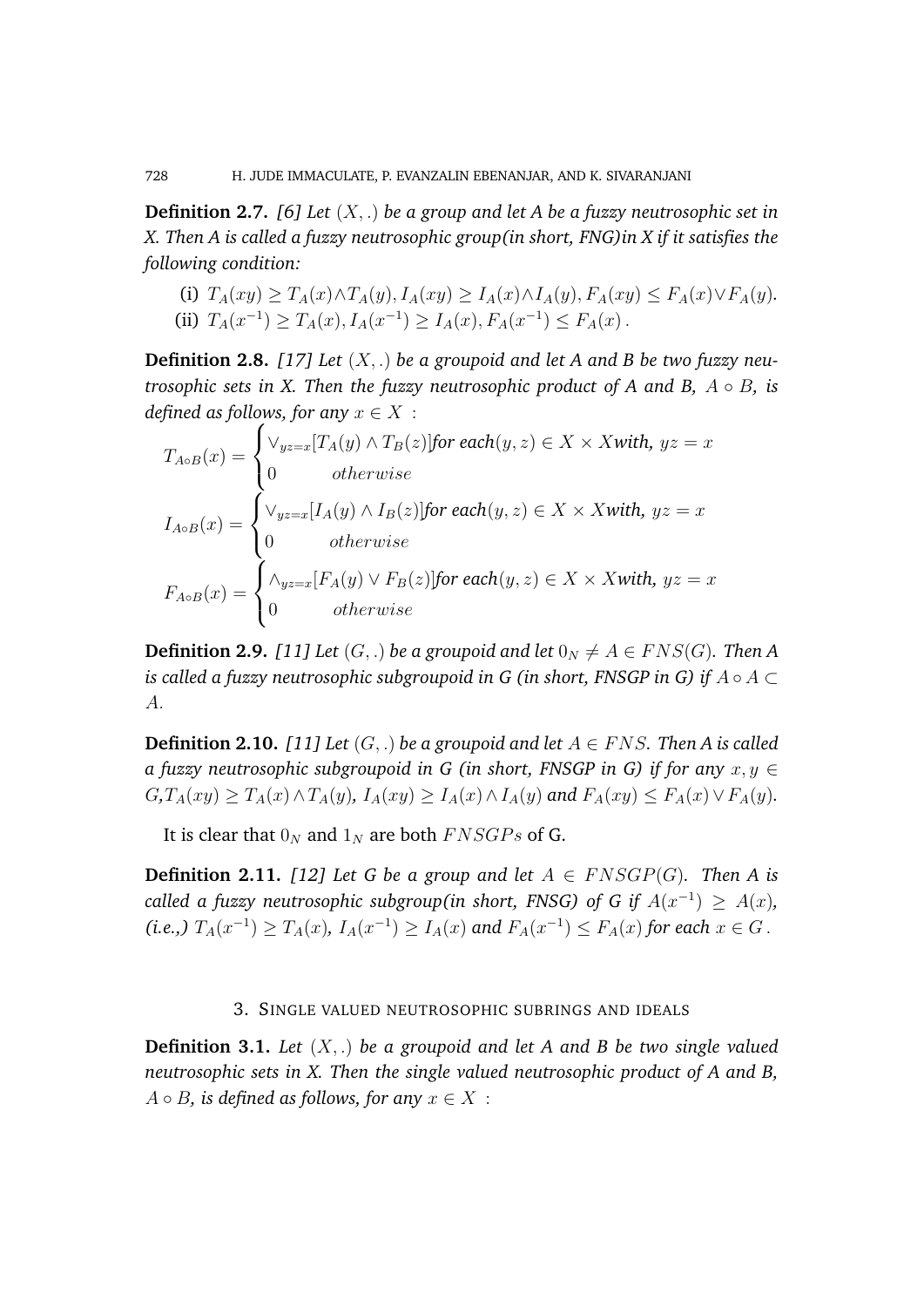SINGLE VALUED NEUTROSOPHIC SUBRINGS... 729

$$
T_{A \circ B}(x) = \begin{cases} \vee_{yz=x} [T_A(y) \land T_B(z)] \text{for each}(y, z) \in X \times X \text{with}, yz = x \\ 0 & otherwise \end{cases}
$$
  

$$
I_{A \circ B}(x) = \begin{cases} \vee_{yz=x} [I_A(y) \land I_B(z)] \text{for each}(y, z) \in X \times X \text{with}, yz = x \\ 0 & otherwise \end{cases}
$$
  

$$
F_{A \circ B}(x) = \begin{cases} \wedge_{yz=x} [F_A(y) \lor F_B(z)] \text{for each}(y, z) \in X \times X \text{with}, yz = x \\ 0 & otherwise \end{cases}
$$

**Definition 3.2.** *Let*  $(G, .)$  *be a groupoid and let*  $A \in SVNS$ *. Then A is called a single valued neutrosophic subgroupoid in G (in short, SVNSGP in G) if for any*  $x, y \in G, T_A(xy) \geq T_A(x) \wedge T_A(y)$ ,  $I_A(xy) \geq I_A(x) \wedge I_A(y)$  and  $F_A(xy) \leq$  $F_A(x) \vee F_A(y)$ .

It is clear that  $0_N$  and  $1_N$  are both  $SVNSGPs$  of G.

**Definition 3.3.** *Let*  $(R, +, .)$  *be a ring and let*  $0_N \neq A \in SVNS(R)$ *. Then A is called a single valued neutrosophic subring in R (in short SVNSR in R) if it satisfies the following condition:*

1 If A is a SVNS(G) with respect to the operation  $'+'$  (in sense of Def. 3.2) 2 A is a SVNSGP with respect to the operation '.' (in the sense of Def. 3.1)

**Definition 3.4.** *Let R be a ring and*  $A \in SVNS(R)$  *then A is called a single valued neutrosophic subring of R if it satisfies the following condition. For all*  $x, y \in R$ 

(1) 
$$
T_A(x - y) \ge T_A(x) \wedge T_A(y)
$$

$$
I_A(x - y) \ge I_A(x) \wedge I_A(y)
$$

$$
F_A(x - y) \le F_A(x) \vee F_A(y).
$$
  
(2) 
$$
T_A(xy) \ge T_A(x) \wedge T_A(y)
$$

$$
I_A(xy) \ge I_A(x) \wedge I_A(y)
$$

$$
F_A(xy) \le F_A(x) \vee F_A(y).
$$

**Example 1.** Let  $R = \{a, b, c, d\}$  be a set with two binary operation as follows

| $+  b  c  d  e$                 |  |  |  | $+  b  b  b  b$                 |  |
|---------------------------------|--|--|--|---------------------------------|--|
| $b \mid b \mid c \mid d \mid e$ |  |  |  | $b \mid b \mid b \mid b \mid b$ |  |
| $c \mid c \mid b \mid e \mid d$ |  |  |  | c  b   b   b   b                |  |
| d   d   e   c   b               |  |  |  | d   b   b   b   b               |  |
| $e \mid e \mid d \mid b \mid c$ |  |  |  | e  b b c c                      |  |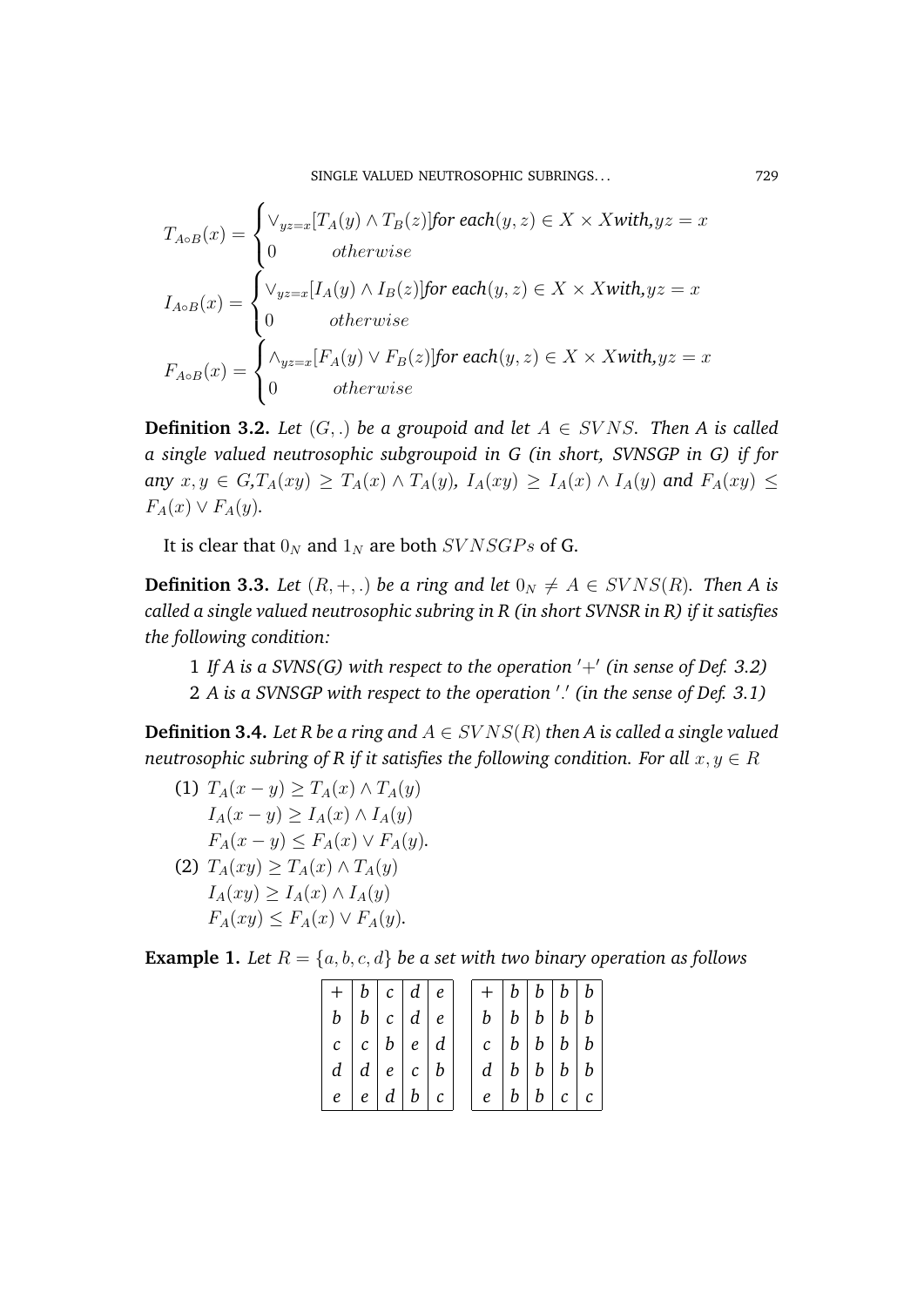*Then*(*R,* +, .) is a ring. Let SVNS  $A = \langle x, T_A(x), I_A(x), F_A(x) \rangle$  in R defined by  $T_A(b) = 0.7, T_A(c) = 0.6, T_A(d) = 0.5, T_A(e) = 0.2, I_A(a) = 0.5, I_A(b) = 0.4$  $I_A(c) = I_A(d) = 0.3$  and  $F_A(a) = 0.2$ ,  $F_A(b) = 0.4$ ,  $F_A(c) = 0.6$ ,  $F_A(d) = 0.7$ *then*  $A = \langle x, T_A(x), I_A(x), F_A(x) \rangle$  *is an single valued neutrosophic subring of R.* 

**Definition 3.5.** *Let* R *be a ring and let*  $0_N \neq A \in SVNS(R)$  *be a SVNR in R. Then A is called a single valued neutrosophic left ideal (in short SVNLI ) in R if*  $A(xy) \geq A(y)$  (i.e)

- (1)  $T_A(xy) \ge T_A(y)$  $I_A(xy) \geq I_A(y)$  $F_A(xy) \le F_A(y)$  for any  $x, y \in R$ .
- (2) *single valued neutrosophic right ideal (in short SVNRI) in R if*  $A(xy) \geq$ A(x) *(i.e)*
	- $T_A(xy) \geq T_A(x)$  $I_A(xy) \geq I_A(x)$  $F_A(xy) \le F_A(x)$  for any  $x, y \in R$ .
- (3) *single valued neutrosophic ideal (in short SVNI)in R if it is both an* SV NLI *and* SV NRI *in R.*

**Proposition 3.1.** *Let*  $A = \langle T_A, I_A, F_A \rangle \in SVNI(R)$ *. Then*  $T_A(0) \geq T_A(x)$ *,*  $I_A(0) \geq I_A(x)$  and  $F_A(0) \leq F_A(x)$  for all  $x \in R$ .

*Proof.* For all  $x \in R$ 

$$
T_A(0) = T_A(x - x) \ge T_A(x) \land T_A(x) = T_A(x)
$$
  
\n
$$
I_A(0) = I_A(x - x) \ge I_A(x) \land I_A(x) = I_A(x)
$$
  
\n
$$
F_A(0) = F_A(x - x) \le F_A(x) \lor F_A(x) = F_A(x)
$$

**Proposition 3.2.** *Let*  $A = \langle T_A, I_A, F_A \rangle \in SVNI(R)$ *. Then*  $T_A(x) = T_A(-x)$ ,  $I_A(x) = I_A(-x)$  and  $F_A(x) = F_A(-x)$  for all  $x \in R$ .

 $\Box$ 

Proof. For 
$$
x \in R
$$
,  
\n $T_A(x) = T_A(-(x)) \ge T_A(-x) \ge T_A(x)$ ,  
\n $I_A(x) = I_A(-(x)) \ge I_A(-x) \ge I_A(x)$   
\n $F_A(x) = F_A(-(x)) \le F_A(-x) \ge F_A(x)$ 

**Proposition 3.3.** *If a SVNS*  $A = \langle T_A, I_A, F_A \rangle$  *in R satisfies Proposition(3.4) then* 

$$
T_A(x - y) = T_A(0) \Rightarrow T_A(x) = T_A(y)
$$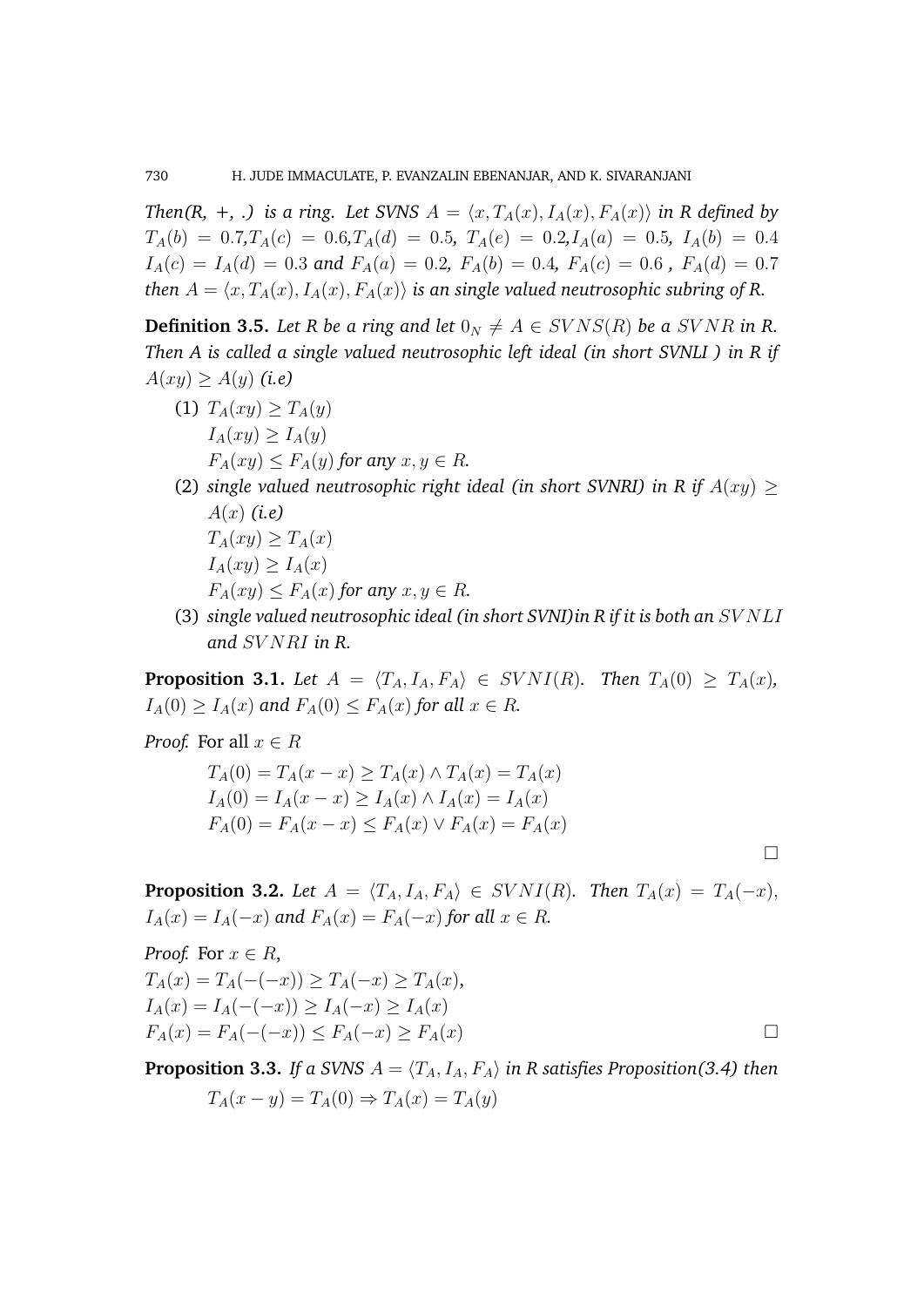$$
I_A(x - y) = I_A(0) \Rightarrow I_A(x) = I_A(y)
$$
  

$$
F_A(x - y) = F_A(0) \Rightarrow F_A(x) = F_A(y)
$$

*for all*  $x, y \in R$ 

*Proof.* Let  $x, y \in R$  such that  $T_A(x - y) = T_A(0)$ . Then

i)  $T_A(x) = T_A(x - y + y) \ge T_A(x - y) \wedge T_A(y)$  $=T_A(0) \wedge T_A(y) = T_A(y)$ ii)  $I_A(x) = I_A(x - y + y) \ge I_A(x - y) \wedge I_A(y)$  $= I_A(0) \wedge I_A(y) = I_A(y)$ iii)  $F_A(x) = F_A(x - y + y) \le F_A(x - y) \vee F_A(y)$  $= F_A(0) \vee F_A(y) = F_A(y)$ .

Similarly

i) 
$$
T_A(y) = T_A(x - x + y) = T_A(x - (x - y))
$$
  
\n $\ge T_A(x) \land T_A(x - y) = T_A(x)$   
\nii)  $I_A(y) = I_A(x - x + y) = I_A(x - (x - y))$   
\n $\ge I_A(x) \land I_A(x - y) = I_A(x)$ 

iii) 
$$
F_A(y) = F_A(x - x + y) = F_A(x - (x - y))
$$
  
\n $\leq T_A(x) \vee F_A(x - y) = F_A(x)$ .

 $\Box$ 

**Proposition 3.4.** *If*  $\{A_\alpha\}_{\alpha \in \Gamma}$  *be any family of SVNI of R. Then*  $\bigcap$ α∈Γ  $A_{\alpha}$  or  $\bigcup$ α∈Γ  $A_{\alpha}$ *is a SVNI(SVNLI, SVNRI).*

*Proof.* Suppose $\{A_{\alpha}\}_{{\alpha}\in\Gamma}$  be a family of SVNLI of R then

1 (i.) 
$$
(\bigcap T_{A_i})(x - y) = \bigcap T_{A_i}(x - y)
$$

$$
\geq \bigcap (T_{A_i}(x) \bigcap T_{A_i}(y))
$$

$$
= (\bigcap T_{A_i})(x) \bigcap (\bigcap T_{A_i})(y)
$$

$$
= (\bigcap T_{A_i})(x) \bigcap (\bigcap T_{A_i})(y)
$$

(ii.) 
$$
(\bigcap I_{A_i})(x - y) = \bigcap I_{A_i}(x - y)
$$

$$
\geq \bigcap (I_{A_i}(x) \land I_{A_i}(y))
$$

$$
= (\bigcap I_{A_i})(x) \land (\bigcap I_{A_i}(y))
$$

$$
= (\bigcap I_{A_i})(x) \land (\bigcap I_{A_i})(y))
$$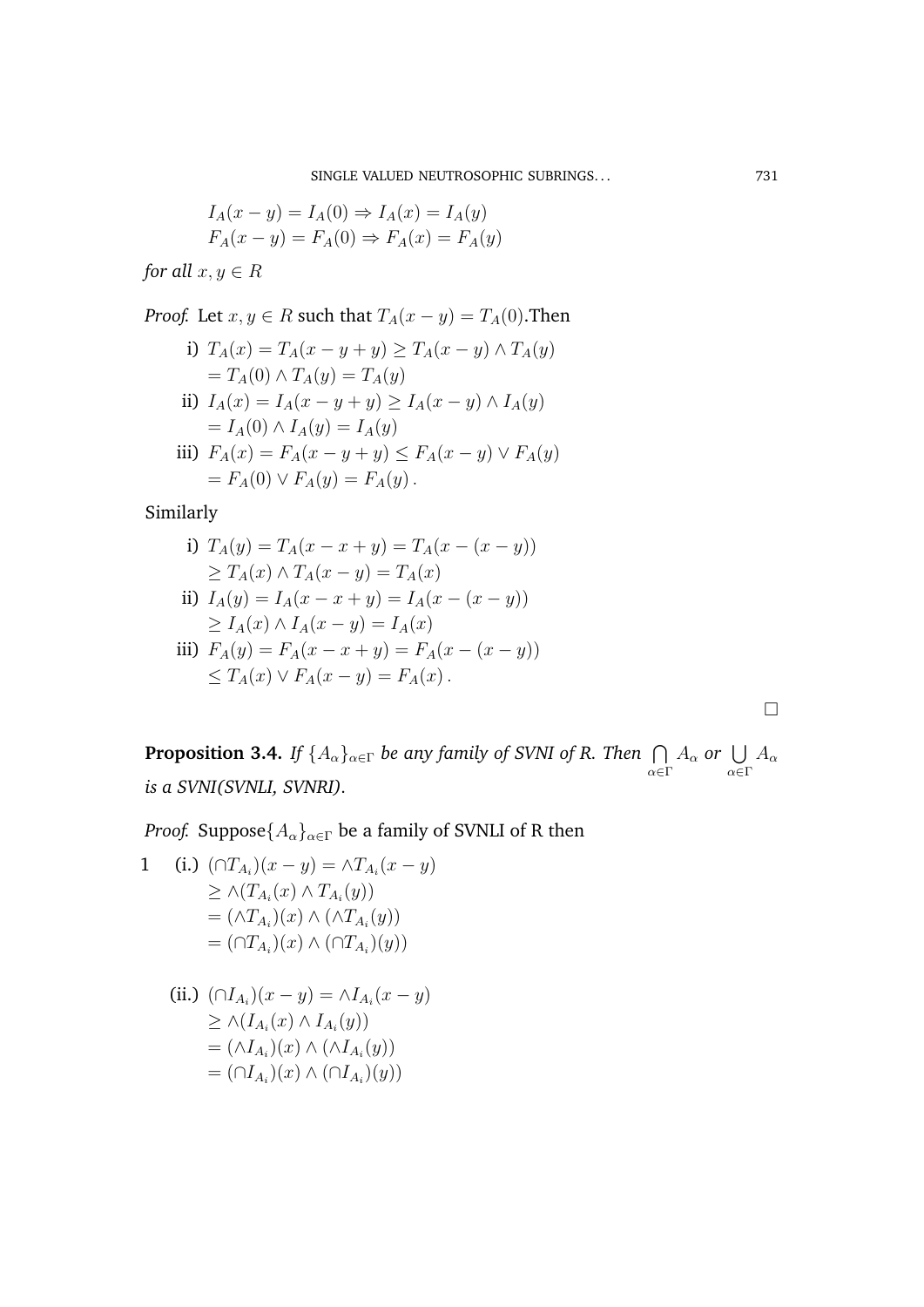(iii.) 
$$
(\bigcup F_{A_i})(x - y) = \bigvee F_{A_i}(x - y)
$$

$$
\leq \bigvee (F_{A_i}(x) \vee F_{A_i}(y))
$$

$$
= (\bigvee F_{A_i})(x) \vee (\bigvee T_{A_i}(y))
$$

$$
= (\bigcup T_{A_i})(x) \vee (\bigcup T_{A_i})(y))
$$

2 (i.) 
$$
(\cap T_{A_i})(xy) = \land T_{A_i}(xy)
$$

$$
\geq \land (T_{A_i}(x) \lor T_{A_i}(y))
$$

$$
= (\cap T_{A_i})(x) \land (\cap T_{A_i})(y))
$$

(ii.) 
$$
(\bigcap I_{A_i})(xy) = \bigwedge I_{A_i}(xy)
$$

$$
\geq \bigwedge (I_{A_i}(x) \vee I_{A_i}(y))
$$

$$
= (\bigcap I_{A_i})(x) \wedge (\bigcap I_{A_i})(y))
$$

(iii.) 
$$
(\bigcup F_{A_i})(xy) = \bigvee F_{A_i}(xy)
$$

$$
\leq \bigvee (F_{A_i}(x) \land F_{A_i}(y))
$$

$$
= (\bigcup F_{A_i})(x) \land (\bigcup F_{A_i})(y))
$$

By similar argument we can show that  $\;\bigcup\;A_\alpha$  is a SVNI(SVNLI , SVNRI) α∈Γ

Hence  $\bigcap$ α∈Γ  $A_{\alpha}$  is a SVNI of R.

**Lemma 3.1.** *Let*  $R$  *be a ring and let*  $A, B \in SVNS(R)$ .

- (1) *If*  $A, B \in SVNLI(R)$ *(resp SVNRI(R) and SVNI(R)), then*  $A \cap B \in SVNLI(R)$ *(resp SVNRI(R) and SVNI(R)).*
- (2) *If*  $A \in SVNRI(R)$  *and*  $B \in SVNLI(R)$  *then*  $A \circ B \subset A \cap B$ .

Proof. (1) Suppose 
$$
A, B \in SVNLI(R)
$$
 and let  $x, y \in R$ . Then  
\ni.  $T_{A \cap B}(x - y) = T_A(x - y) \land T_B(x - y)$   
\n $\geq [T_A(x) \land T_A(y)] \land [T_B(x) \land T_B(y)]$   
\n $= T_{A \cap B}(x) \land T_{A \cap B}(y)$ ,  
\nii.  $I_{A \cap B}(x - y) = I_A(x - y) \land I_B(x - y)$   
\n $\geq [I_A(x) \land I_A(y)] \land [I_B(x) \land I_B(y)]$   
\n $= I_{A \cap B}(x) \land I_{A \cap B}(y)$ ,  
\niii.  $F_{A \cap B}(x - y) = F_A(x - y) \lor F_B(x - y)$   
\n $\leq [F_A(x) \lor F_A(y)] \lor [F_B(x) \lor F_B(y)]$   
\n $= F_{A \cap B}(x) \lor F_{A \cap B}(y)$ .  
\nAlso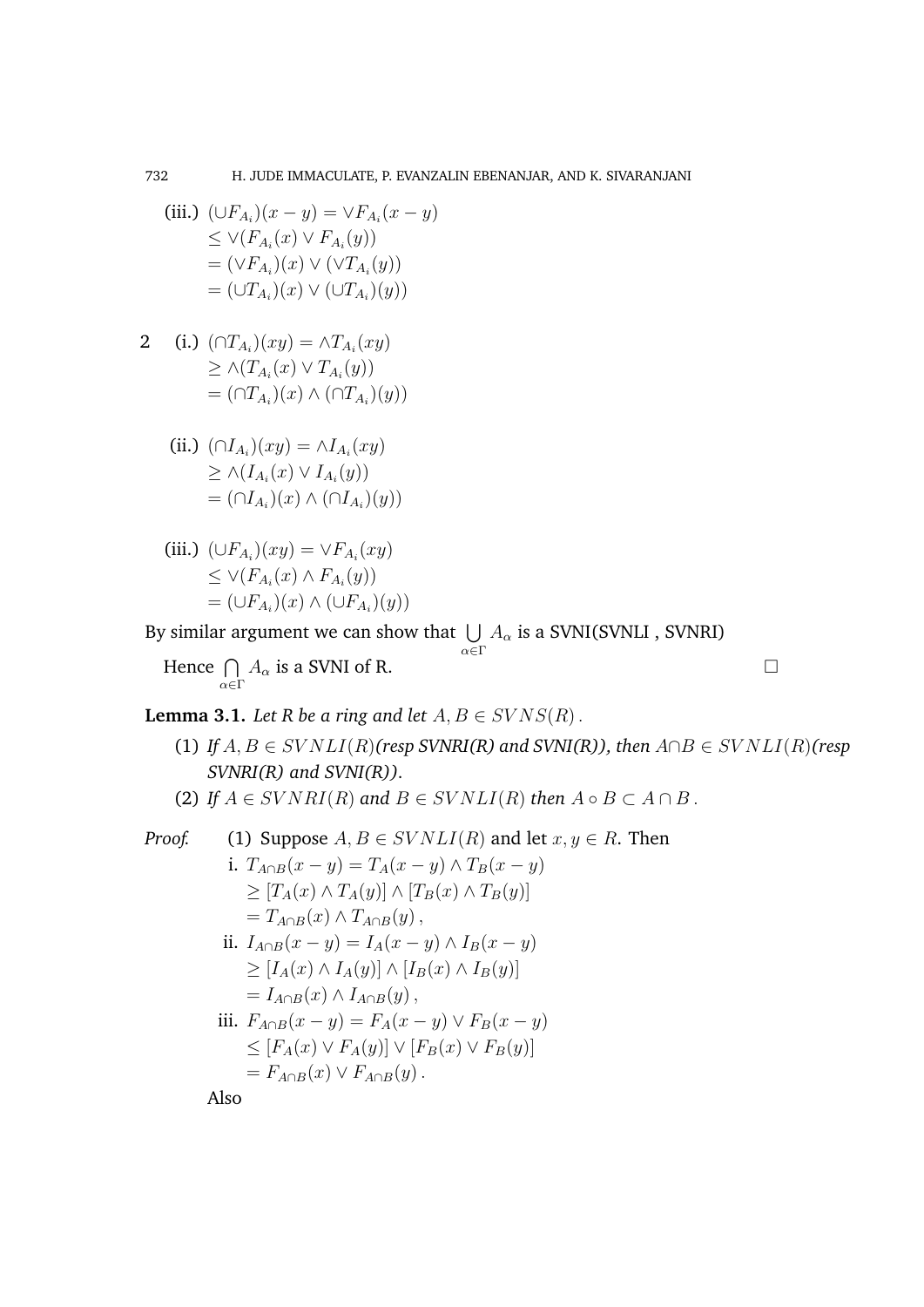SINGLE VALUED NEUTROSOPHIC SUBRINGS... 733

i. 
$$
T_{A \cap B}(xy) = T_A(xy) \wedge T_B(xy)
$$
  
\n $\geq [T_A(y) \wedge T_B(y)]$   
\n $= T_{A \cap B}(y)$ ,  
\nii.  $I_{A \cap B}(xy) = I_A(xy) \wedge I_B(xy)$   
\n $\geq [I_A(y) \wedge I_B(y)]$   
\n $= I_{A \cap B}(y)$ ,  
\niii.  $F_{A \cap B}(xy) = I_A(xy) \vee I_B(xy)$   
\n $\leq [F_A(y) \vee F_B(y)]$   
\n $= F_{A \cap B}(y)$ .

Hence  $A \cap B \in SVNLI(R)$ . Similarly, we can easily see the remaining.

(2) Let  $x \in G$  and suppose  $A \circ B(x) = 0_N$ , then there is nothing to prove. Suppose  $A \circ B(x) \neq 0_N$ . Then

$$
A \circ B(x) = \left[ \bigvee_{x=yz} [T_A(y) \land T_B(z)], \bigvee_{x=yz} [I_A(y) \land I_B(z)], \bigwedge_{x=yz} [F_A(y) \lor F_B(z)] \right].
$$

Since  $A \in FNRI(R)$  and  $B \in FNLI(R)$  we have:

$$
T_A(y) \le T_A(yz) = T_A(x), I_A(y) \le I_A(yz) = I_A(x), F_A(y) \ge F_A(yz) = F_A(x),
$$

and

$$
T_B(z) \le T_B(yz) = T_B(x), I_B(z) \le I_B(yz) = I_B(x), F_B(y) \ge F_B(yz) = F_B(x).
$$

Thus

$$
T_{A \circ B}(x) = \bigvee_{x = yz} [T_A(y) \land T_B(z)] \le T_A(x) \land T_B(x) = T_{A \cap B}(x)
$$
  
\n
$$
I_{A \circ B}(x) = \bigvee_{x = yz} [I_A(y) \land I_B(z)] \le I_A(x) \land I_B(x) = I_{A \cap B}(x)
$$
  
\n
$$
F_{A \circ B}(x) = \bigwedge_{x = yz} [F_A(y) \lor F_B(z)] \ge F_A(x) \land F_B(x) = F_{A \cap B}(x).
$$

Hence  $A \circ B \subset A \cap B$ . This completes the proof.

**Proposition 3.5.** *Let* R *be a ring and let*  $0_N \neq A \in SVNS(R)$  *. Then A is an*  $SVMI$ (resp. an SVNLI, SVNRI) in R if and only if for any  $x, y \in R$ 

(1)  $T_A(x - y) \geq T_A(x) \wedge T_A(y)$  $I_A(x-y) \geq I_A(x) \wedge I_A(y)$  $F_A(x-y) \leq F_A(x) \vee F_A(y)$ .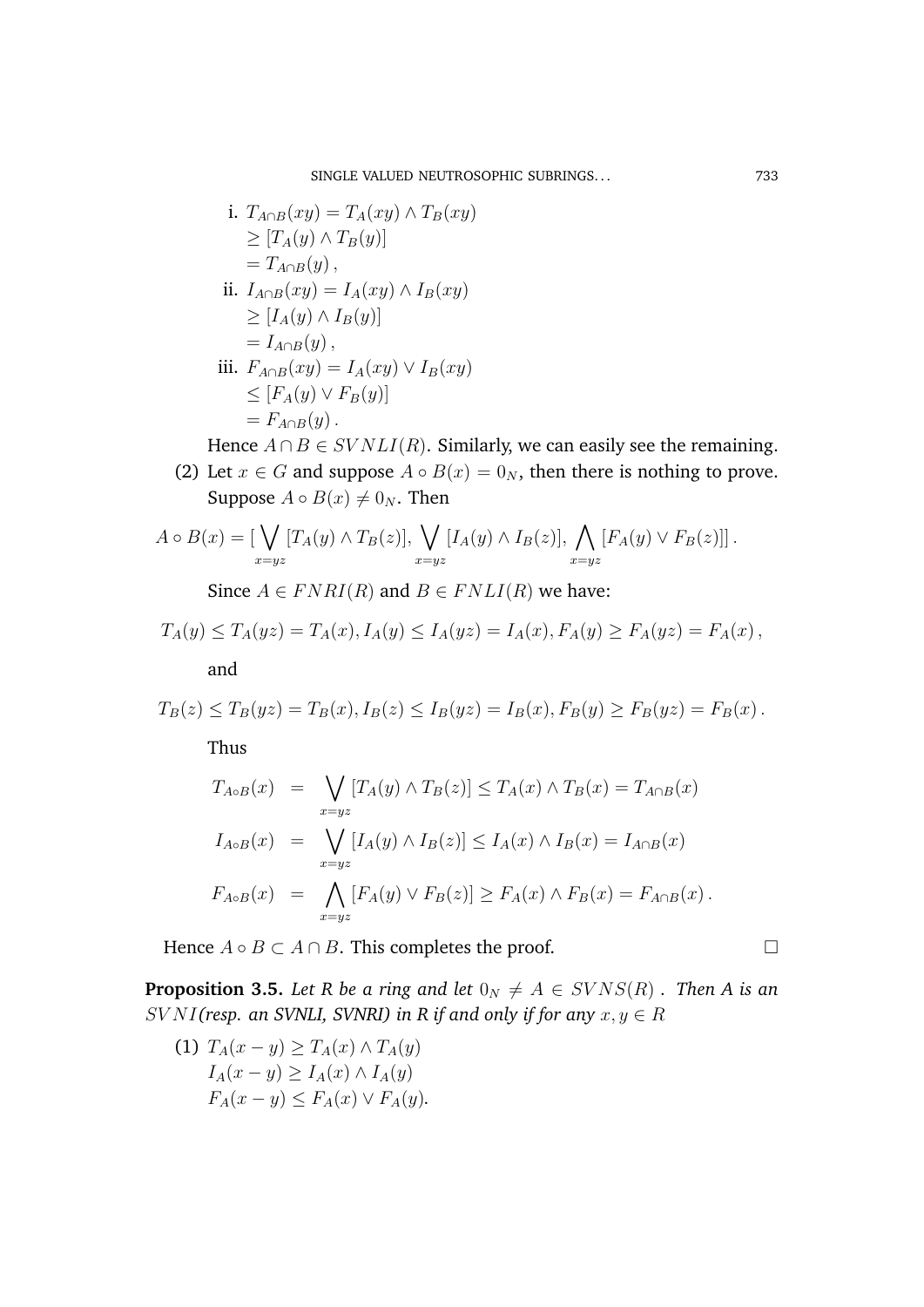734 H. JUDE IMMACULATE, P. EVANZALIN EBENANJAR, AND K. SIVARANJANI

(2) 
$$
T_A(xy) \ge T_A(x) \vee T_A(y)
$$
  
\n $I_A(xy) \ge I_A(x) \vee I_A(y)$   
\n $F_A(xy) \le F_A(x) \wedge F_A(y)$ .

*[respectively*  $T_A(xy) \ge T_A(y)$ ,  $I_A(xy) \ge I_A(y)$  *and*  $F_A(xy) \le F_A(y)$ 

**Proposition 3.6.** *Let* R be a skew field (also division ring) and let  $0_N \neq A \in$  $S V N S(R)$  *. Then A is an SVNI(SVNLI, SVNRI) of R if and only if*  $T_A(x)$  =  $T_A(e) \leq T_A(0)$ ,  $I_A(x) = I_A(e) \leq I_A(0)$  and  $F_A(x) = F_A(e) \geq F_A(0)$  for any  $0 \neq x \in R$ , where 0 is the unity of R for  $'+'$  and  $e$  is the unity of R for  $'$  .'

*Proof.* Let A be neutrosophic fuzzy ideal of R and let  $0 \neq x \in R$ . Then

$$
T_A(x) = T_A(xe) \ge T_A(e), T_A(e) = T_A(x^{-1}x) \le T_A(x)
$$
  
\n
$$
I_A(x) = I_A(xe) \ge I_A(e), I_A(e) = I_A(x^{-1}x) \le I_A(x)
$$
  
\n
$$
F_A(x) = F_A(xe) \le F_A(e), F_A(e) = F_A(x^{-1}x) \ge F_A(x).
$$

Thus  $T_A(x) = T_A(e), I_A(x) = I_A(e), F_A(x) = F_A(e)$ , and

$$
T_A(0) = T_A(e - e) \ge T_A(e) \land T_A(e) = T_A(e)
$$
  
\n
$$
I_A(0) = I_A(e - e) \ge I_A(e) \land I_A(e) = I_A(e)
$$
  
\n
$$
F_A(0) = F_A(e - e) \le F_A(e) \lor F_A(e) = F_A(e).
$$

So  $T_A(e) \leq T_A(0)$ ,  $I_A(e) \leq I_A(0)$ ,  $F_A(e) \geq F_A(0)$ . Hence the necessary condition hold.

Suppose the necessary condition hold, let  $x \in R$ . Then we have the following four cases:

Case(i) Suppose  $x \neq 0, y \neq 0$  and  $x \neq y$ . Then:

$$
T_A(x - y) = T_A(e) \ge T_A(x) \wedge T_A(y)
$$
  
\n
$$
I_A(x - y) = I_A(e) \ge I_A(x) \wedge I_A(y)
$$
  
\n
$$
F_A(x - y) = F_A(e) \le F_A(x) \vee F_A(y)
$$

$$
T_A(xy) = T_A(e) \ge T_A(x) \vee T_A(y)
$$
  
\n
$$
I_A(xy) = I_A(e) \ge I_A(x) \vee I_A(y)
$$
  
\n
$$
F_A(xy) = F_A(e) \le F_A(x) \wedge F_A(y).
$$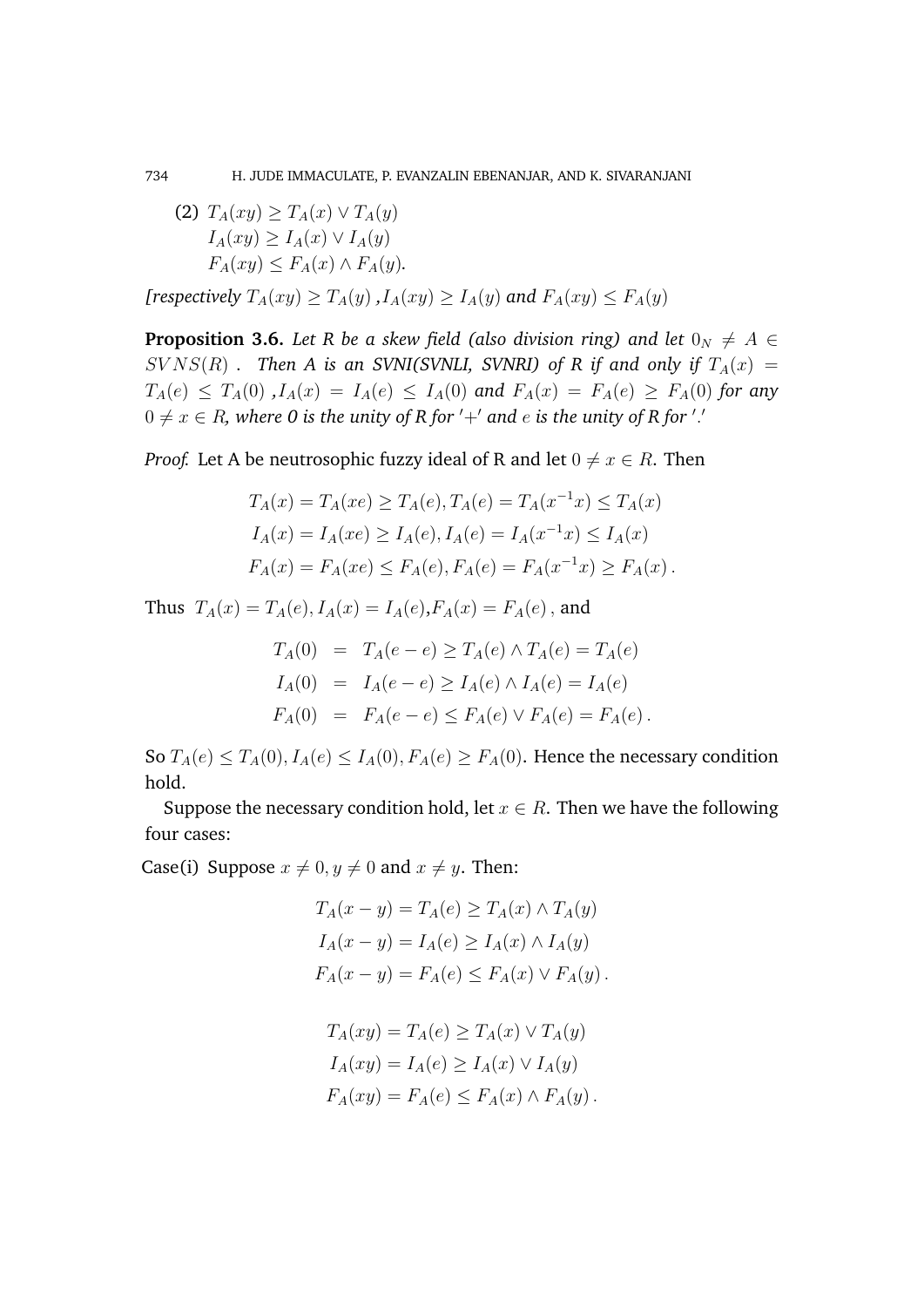Case(ii) Suppose  $x \neq 0, y \neq 0$  and  $x = y$ . Then:

$$
T_A(x - y) = T_A(0) \ge T_A(x) \wedge T_A(y)
$$
  
\n
$$
I_A(x - y) = I_A(0) \ge I_A(x) \wedge I_A(y)
$$
  
\n
$$
F_A(x - y) = F_A(0) \le F_A(x) \vee F_A(y).
$$

$$
T_A(xy) = T_A(e) \ge T_A(x) \vee T_A(y)
$$
  
\n
$$
I_A(xy) = I_A(e) \ge I_A(x) \vee I_A(y)
$$
  
\n
$$
F_A(xy) = F_A(e) \le F_A(x) \wedge F_A(y).
$$

Case(iii) Suppose  $x \neq 0, y = 0$ . Then:

$$
T_A(x - y) = T_A(x) = T_A(e) \ge T_A(x) \wedge T_A(y)
$$
  
\n
$$
I_A(x - y) = I_A(x) = I_A(e) \ge I_A(x) \wedge I_A(y)
$$
  
\n
$$
F_A(x - y) = F_A(x) = F_A(0) \le F_A(x) \vee F_A(y).
$$

$$
T_A(xy) = T_A(0) \ge T_A(x) \vee T_A(y)
$$
  
\n
$$
I_A(xy) = I_A(0) \ge I_A(x) \vee I_A(y)
$$
  
\n
$$
F_A(xy) = F_A(0) \le F_A(x) \wedge F_A(y).
$$

Case(iv) Similar to case(iii).

In all the cases A is a fuzzy neutrosophic set of R.

## **REFERENCES**

- [1] A.A.A. AGBOOLA, A. D. AKWU, Y. T. OYEBO: *Neutrosophic Groups and subgroups*, International J.M. Combin., **3** (2012), 1 -9.
- [2] A. REZAEI, A. B. SAIED, F. SMARANDACHE: *Neutrosophic filters in BE âĂŞalgebras*, Ratio Mathematica, **29** (2015), 65-79.
- [3] J.M. ANTHONY, H. SHERWOOD: *Fuzzy Groups Redefined*, Journal of Mathematical Analysis and application, **69** (1979), 124-130.
- [4] I. AROCKIARANI, R.SUMATHI, J. M. JENCY: *Fuzzy Neutrosophic soft topological spaces*, International Journal of Mathematical archives, **4**(10) (2013), 225–238.
- [5] I. AROCIKARANI, J. M. JENCY: *More on fuzzy neutrosophic set and fuzzy neutrosophic topological spaces*, International journal of innovative research and studies, **3**(5) (2014), 643–652.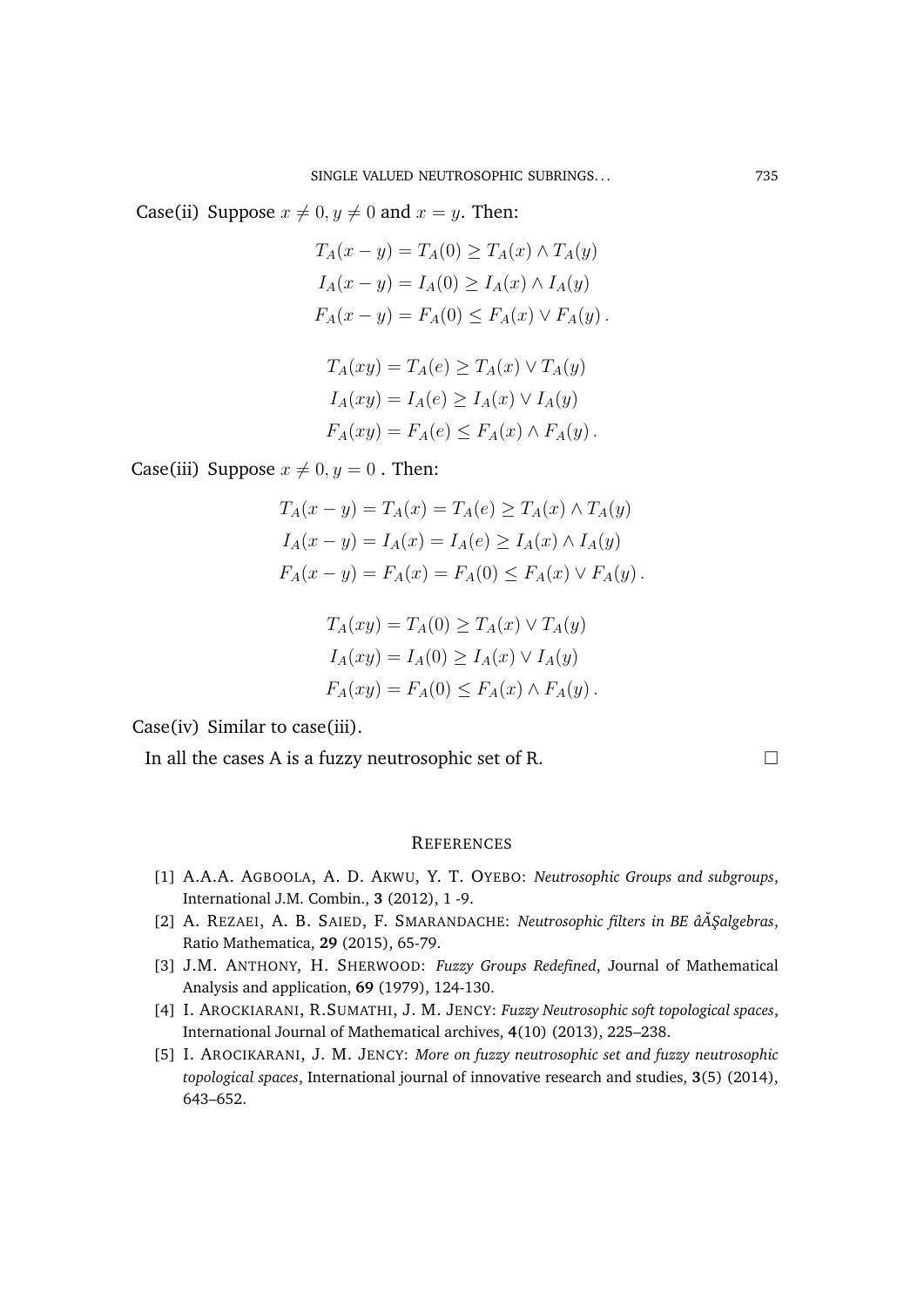#### 736 H. JUDE IMMACULATE, P. EVANZALIN EBENANJAR, AND K. SIVARANJANI

- [6] I.AROCIKARANI, I.R.SUMATHI: *Fuzzy Neutrosophic Groups*, Advances in Fuzzy Mathematics, **10**(2) (2015), 117–122.
- [7] K. ATANASSOV: *Intuitionistic fuzzy sets*, Fuzzy Sets and Systems, **20** (1986), 87–96.
- [8] A.B.CHAKRABORTY, S.S.KHARE: *Fuzzy homomorphism and algebraic structures*, Fuzzy Sets and Systems, **59**(2) (1993), 211–221
- [9] K.H.KIM, Y.B. JUN: *On fuzzy R subgroups of near-rings*, J. Fuzzy Math., **8**(3) (2008), 549– 558.
- [10] L. YAN: *Intuitionistic Fuzzy Ring and Its Homomorphism Image*, International Seminar on Future BioMedical Information Engineering, (2008), 75–77.
- [11] J. M. JENCY, I. AROCKIARANI: *Fuzzy Neutrosophic Subgroupoids*, Asian Journal of Applied Sciences, **4**(1) (2016), 161–168.
- [12] J. M. JENCY, I. AROCKIARANI,: *Fuzzy Neutrosophic Subgroups*, Bulletin of Mathematics and statistics research, **4**(1)(2016), 83–94.
- [13] T. K. MUKHERJEE, M. K. SEN: *On fuzzy ideals of a ring* , in Proceedings, Seminar on Fuzzy Systems and Non-standard Logic, Calcutta, May, 1984.
- [14] M. ALI, F. SMARANDACHE, M. SHABIR: *Generalization of Neutrosophic Rings and Neutrosophic Fields*, Neutrosophic Sets and systems, **5** (2014), 9–14.
- [15] P. MAJI: *Neutrosophic soft set*, Annals of fuzzy mathematics and Informatics, **5**(1) (2013), 157–168.
- [16] A. ROSENFELD: *Fuzzy groups*, J. Math. Anal. Appl., **3**(5) (1971), 512–517.
- [17] F . SMARANDACHE: *A unifying field in logics: Neutrosophic logic, in multiple-valued logic*, An international journal, **8**(3)(2002), 385–438.
- [18] F . SMARANDACHE: *Neutrosophic Set, a generalization of the intuitionistic fuzzy sets* , Intern. J .pure Appl.Math, **24** (2005), 287—297.
- [19] W. J. LIU: *Fuzzy invariant subgroups and fuzzy ideals*, Fuzzy sets and system, **8**(1982), 133–139.
- [20] H. WANG, F. SMARANDACHE, Y. Q. ZHANG, R. SUNDERRAMAN: *Single valued neutrosophic sets*, Multispace and Multistructure, **4** (2010), 410–413.
- [21] Y.H YON , Y.B JUN, K.H. KIM : *Intuitionistic fuzzy R-subgroups of near ring*, Shoochow J.Math, **27**(3) (2001), 243–253.
- [22] Y. B. JUN, F. SMARANDACHE, S. SONG, M. KHAN: *Neutrosophic positive Implicative N-Ideals in BCK-Algebras*, axioms, **7**(3) (2018), 1-3.
- [23] L. A. ZADEH: *Fuzzy sets*, Information and Control, **8**(1965), 338–353.